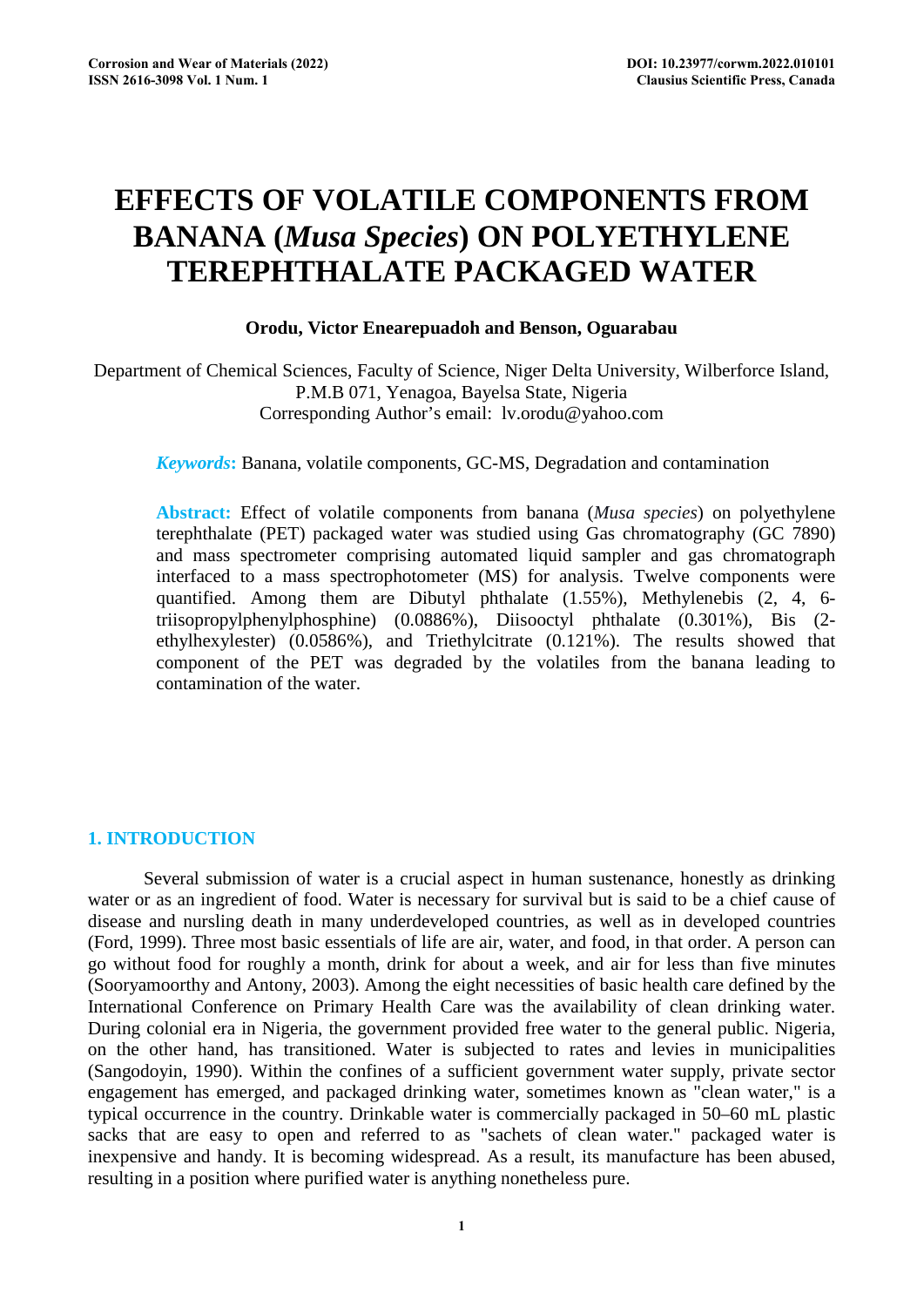The resin used to produce disposable soda and water bottles is polyethylene terephthalate (PET). Polyethylene terephthalate is a polycarbonate-like compound. It's made up of long chains of an aromatic ester polymerized. Ethylene glycol and terephthalic acid are the ingredients used to make the PET backbone. Heat, oxidation, light, ionic radiation, hydrolysis, and mechanical shear can all breakdown non-biodegradable polymers, as can pollutants like carbon(II)oxide, sulphur(IV)oxide, nitrogen(IV)oxide, and ozone (Ravve, 2000), The polymer becomes brittle fragments, and releases breakdown products as a result.

Bananas are a tropical fruit grown in over 122 countries worldwide. The starch in bananas is transformed into reducing sugars during ripening, and sucrose levels rise as the fruit ripens (Lii et al.).

In most nations, the sale and consumption of packaged water is precipitously increasing (Gardner, 2004). The perception that good-quality natural spring water and potable drinking water offer a salubrious, reviving, and tasting alternative to high-calorie soft drinks; and convenience, which has made the products valuable to any lifestyle when required and have contributed to increased demand for the drinking water (Gardner, 2004). In recent years, only a few studies (Olayemi, 1999; Gyang et al., 2004) have been undertaken in Nigeria on the excellence of packaged water. They were solely concerned with the final product, ignoring the procedures that determine the final fate of the packaged water, as well as the people in whose hands lie the will and power to effect the desired change. Water, according to Traven (2000), is a transparent, colorless, and odourless liquid that can exist in three states: liquid, solid, and vapour. Water is an essential requirement for life, because it provides food for humans, animals, bacteria, and plants. According to Biswas (2005), water has been regarded as a vital factor for human existence and growth. More than two millennia ago, the Greek philosopher Thales of Miletus declared "the finest of all thing is water," and human life continues to rely on water. Water obtainability is an urgent problem in many developing countries, according to Okonkwo et al. (2008), and cause substantial distress to families and communities that rely on non-public water sources. They think that this critical water demand is linked to a rise in human population, which puts strain on the supply of clean drinking water, particularly in developing nations. Tortora and his associates (2002), said water-borne illnesses is the world's most severe public health problems. Sachet-packed drinking water was launched as a less priced alternative to bottled water, according to Ogundipe (2008). It's also a step above from the hand-filled, hand-tied polythene bags that used to be offered as drinking water to consumers. He went on to say that the easy availability of bottled drinking water has occasioned a vast blooming water business in Nigeria, with Nigerians using hundreds of millions of litres of water each year. According to Jayanty et al. (2002), said that bananas contain over 250 volatile components, the banana fruity top notes are obtained from volatile esters. (Wendakoon *et al*, 2006). The main volatile compounds identified in "Cavendish" bananas, according to Boudhrioua et al. (2003), were (E)-2-hexenal and acetoin, (E)-2-hexenal and hexanal in "Plantain," and 2,3-butanediol and two diastereomericsolerols in "Frayssinette." 3-methyl butanol, 3-methyl butanoic acid, and solerol were the most prevalent aglycones (two diastereomers). This component, which is seldom found in fruits, was discovered in conjugated volatile compounds of fruits for the first time. The presence of these two diastereomers in "Frayssinette" extracts seems to be cha) and acetovanillone racteristic of this banana type. According to Mattheis et al. (2005), reducing  $O_2$  and increasing  $CO_2$  can increase the shelf life of a lot of fresh fruits. Fresh foods exposed to  $O_2$  levels below their tolerance limit, on the other hand, may encourage anaerobic respiration and lead to the production of off-flavors. According to Ortiz et al. (2009), keeping fruit in a controlled atmosphere (CA) inhibits many fruits' ability to generate ethylene and changes the production of aroma volatiles. At both test dates, freshly picked fruit generated much more esters than air-stored fruit, although branched butyl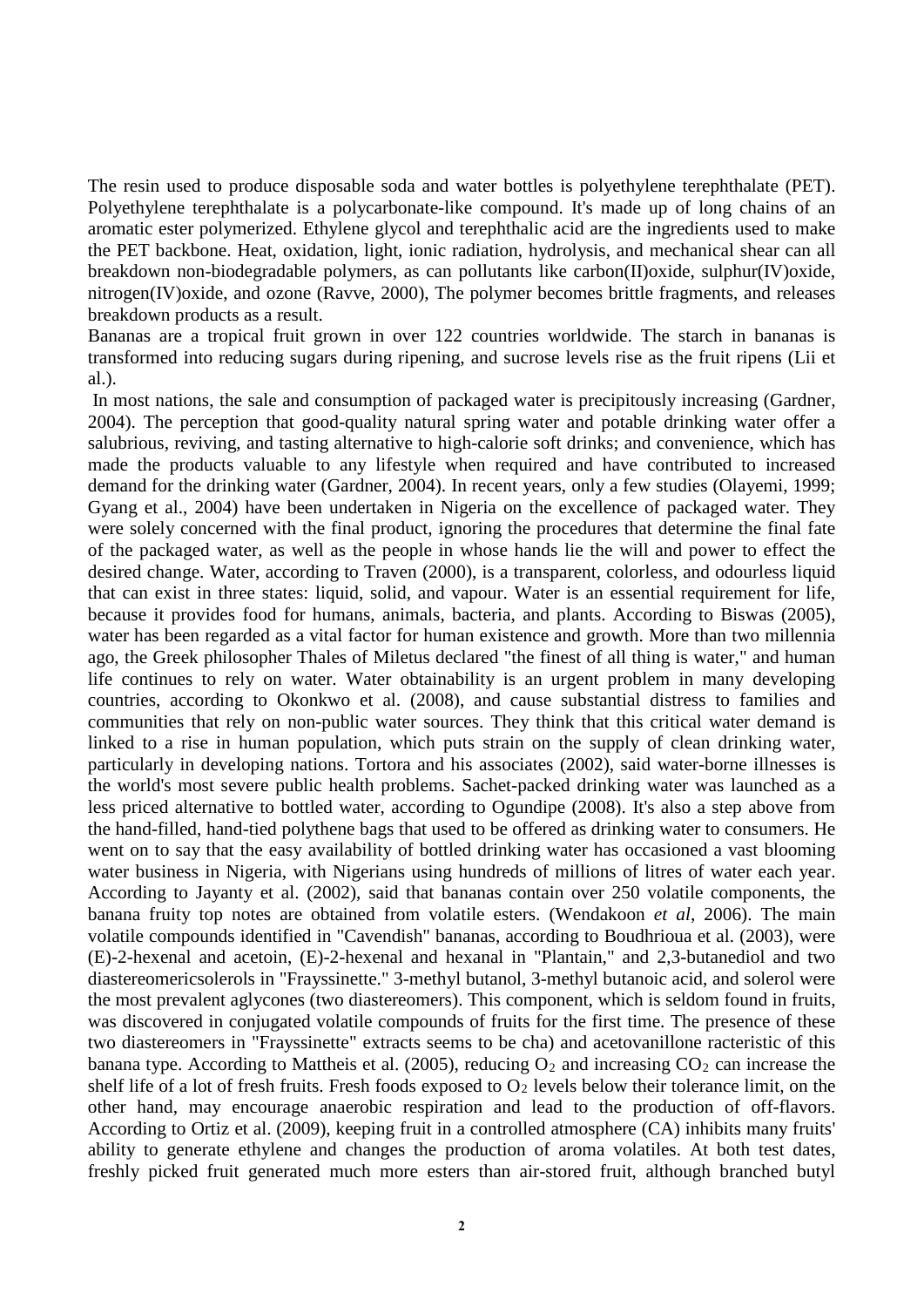compounds (2-methyl butyl butanoate) exhibited a significant decrease after 6 weeks of storage (Harb et al., 2008). Similar to CA, packaging and eatable coatings can generate a modified atmosphere (MA) with lower  $O_2$  and greater  $CO_2$  levels. The usage of edible coatings affects the quantity of volatile flavor chemicals in citrus, apple, and mango fruits (Cohen et al., 1990). Anaerobic respiration and the formation of ethanol and acetaldehyde, as well as trapped volatiles like ethanol and acetaldehyde, were most likely induced by the coating barrier (Baldwin et al., 1999). Mango "carnauba" showed effectiveness in slowing ripening, keeping fruit firmness, and boosting fruit quality attributes such as fatty acid levels and volatile scent when the impacts of numerous eatable coatings on mango fruit were studied. Dabrowska *et al* (2003), looked at the impact of carbon dioxide levels in bottled water. The greater amounts of acetaldehyde in bottled water were not related to  $CO<sub>2</sub>$ , according to various research. Diffusion was supposed to be aided by the pressure created by the gas on the PET wall. Low pH had no influence on migration in another experiment using PET fragments in contact with de-ionized water at pH 4.5 and 6.5. Orodu et al. (2017) investigated volatile components from crushed garlic (Allium sativum) into water packed in polyethylene terephthalate. The findings revealed the presence of 53 distinct components/contaminants and other water-soluble volatile chemicals. Orodu (2021) states that he put sachet water in the fridge that containing scent leaf and discovered that the water tasted like scent leaf. When the water was tested, a total of 24 contaminants were detected.

## **2. MATERIALS AND METHODS**

**2.1 Materials:** Banana fruits**,** Syringe (10 mL**),** Petri dish**,** Desiccator**,** Glass vials**,** Sachet and bottled water (PET)**,** Knife

#### **2.2 Methods**

The banana fruits were cut and placed in a petri dish in a desiccator with sachet water and bottled water at a storage temperature of 30°C. For four days, the set-up was remained in place. The water from the sachet was removed, washed with distilled water, and collected with a 10 mL syringe into water vials from the sachet for analysis. First, the suspicious components were extracted from the aqueous phase into the organic phase using dichloromethane before being sent for GC-MS analysis.

## **2.3 Gas Chromatography-Mass Spectrometry**

GC-MS analysis was performed using an Agilent GC-7890 (Agilent) with an automated liquid sampler and a gas chromatograph interfaced to a mass spectrophotometer (GC-MS). The injector temperature was set at 550°C and the carrier gas was helium. The oven temperature was scheduled to rise from 100<sup>0</sup>C to 375<sup>0</sup>C at 20<sup>0</sup>C/min after being kept at 100<sup>0</sup>C for 5 minutes. The component's name, molecular weight, and structure were determined. GC/MS is an instrumental analytical technique that uses a gas chromatograph and a mass spectrometer. The GC is used to break down complex chemical combinations into their component constituents in general. Once the molecules have been separated, a mass spectrometer can identify and quantify them. The sample is prepared by extracting the analytes of interest into a liquid solvent phase prior to analysis. After concentrating the extract to 1 mL, it was examined as follows: A microliter of liquid organic material was introduced into the GC, where an inert carrier gas swept it onto a separation column (helium). The analytes in the mixture were carried through the column by the carrier gas, where they were separated by their interactions with the coating (stationary phase) on the column's interior wall and the carrier gas. Each analyte interacted with the stationary phase at different rates.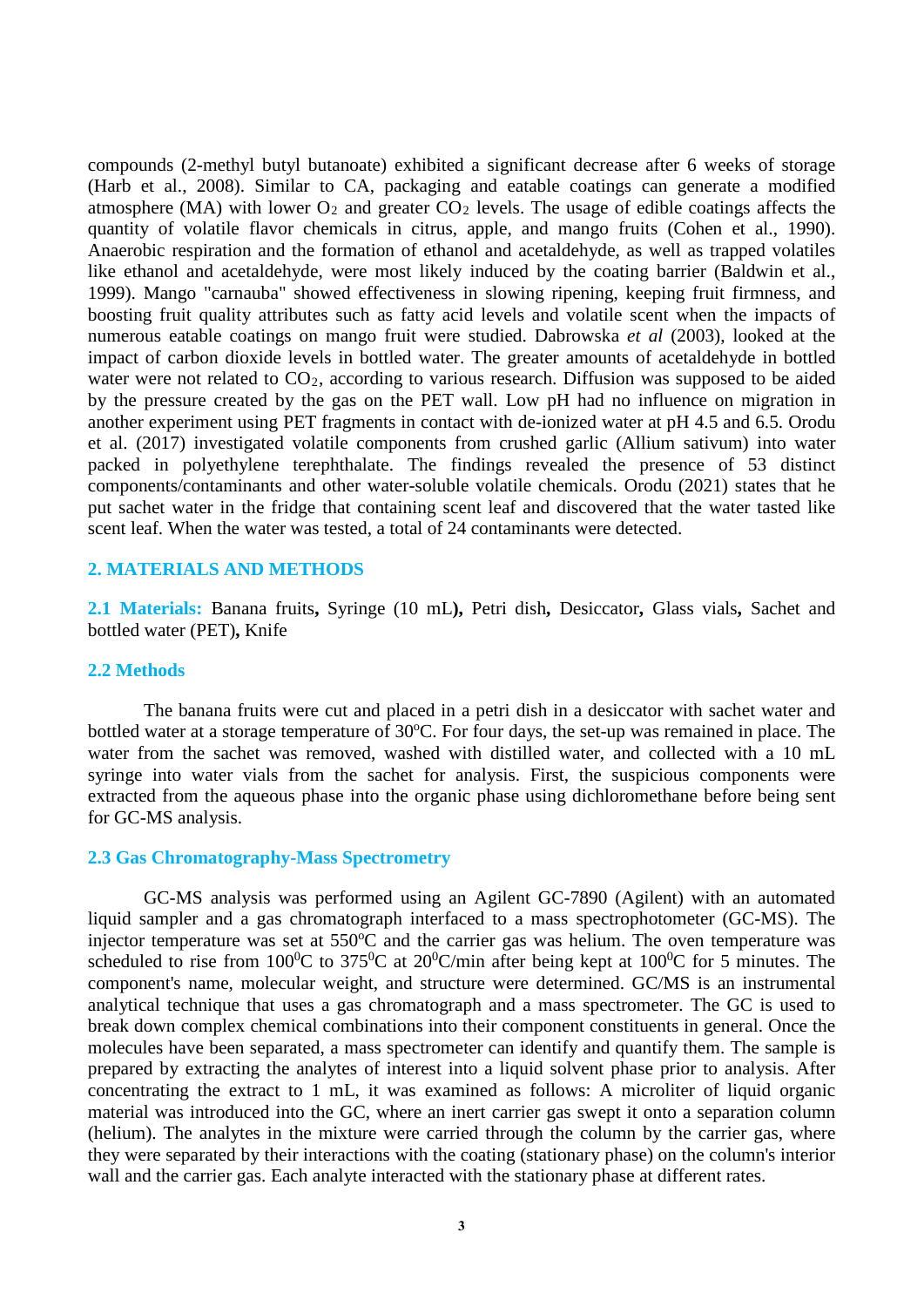# **3. RESULTS AND DISSCUSSION**

The analysis of water sample for volatile components gave a result that showed the presence of 12 components which were identified and quantified.

| Compounds                                       | RT(min) | Amount $(\% )$ |
|-------------------------------------------------|---------|----------------|
| Oxygen                                          | 4.1053  | 0.121          |
| <b>Triethyl citrate</b>                         | 13.1239 | 0.0777         |
| 1,2-benzenedicarboxylic Acid                    | 14.4436 | 2.56           |
| <b>Dibutyl phthalate</b>                        | 15.1507 | 1.55           |
| <b>Hexanedioc acid Bis(2-ethylhexyl) ester</b>  | 16.8264 | 0.0586         |
| Methyl dehydroabietate                          | 17.3823 | 0.0221         |
| <b>Diisooctyl phthalate</b>                     | 18.0008 | 0.301          |
| Methylenebis(2,4,6-tri Isopropylphenylphosphine | 21.2609 | 0.0886         |
| Cis-6-octadecenioc acid                         | 22.1274 | 0.0202         |
| 3-Ethyl-3-methylheptane                         | 14.0222 | 0.00656        |
| Hexasiloxane, tetradecamethyl                   | 17.8998 | 0.007252       |
| 2-Fluoro-3-trifluoromethylbenzoic acid          | 20.6537 | 0.00779        |

Table 1: showing the components present in the sachet water.



Figure 1. Chromatogram: for the experiment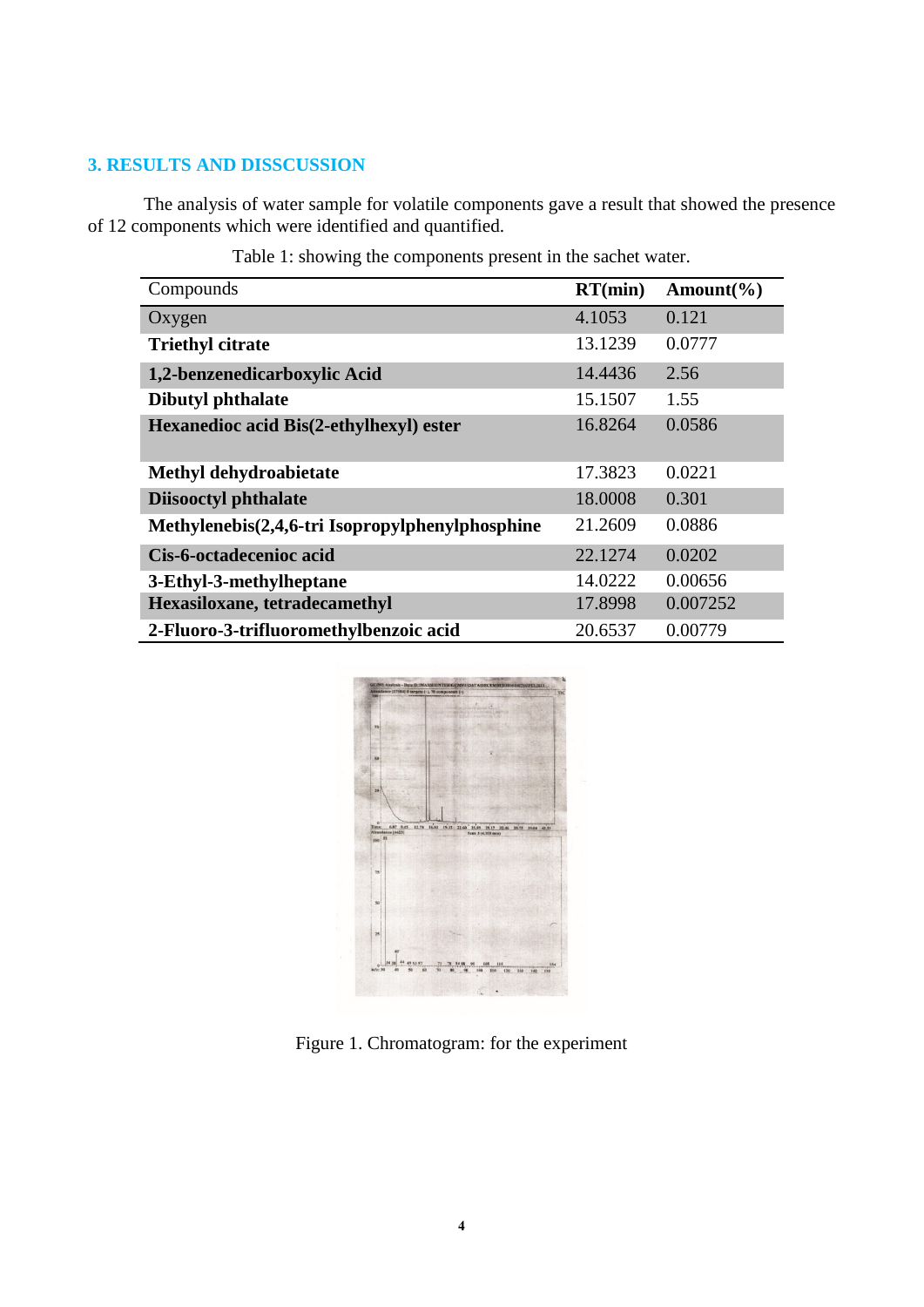

Figure 2. Chromatogram for control

Table 2: showing the compounds present in the control

| Compounds       | RT(min) | Amount $(\% )$ |
|-----------------|---------|----------------|
| <b>Nitrogen</b> | 5.5277  | 0.0379         |
| <b>Nitrogen</b> | 5.5726  | 0.0750         |

#### **4. DISCUSSION**

Findings of experimental work are shown in Table 3.1, whereas the results of the control work are shown in Table 3.2. Four phthalates, one alcohol, one carboxylic acid, and one hydrocarbon were found in the sample. The presence of nitrogen, an important ingredient for dietary nutrition, was seen in control. The transdermal absorption of viprostol, a synthetic prostaglandin E2, via the skin of male hypertensive rats has been observed to be inhibited by triethyl citrate (Nicolauet al., 1989). Although no causative relationship has been shown, dibutyl phthalate (1,2-Benzenedicarboxylic acid) has been reported to induce unfavorable reproductive and developmental consequences in humans, comparable to those seen in rats. In humans, the implications of reproductive development comprise decreased anogenital distance in newborn boys, as well as shortened pregnancy, lower sex and thyroid hormones, and poorer sperm quality in adults. Contact with hexadecane may cause the skin to lose its natural fat, resulting in desiccation. If eaten and enters the airways, serious eye injury or irritation can be deadly. If breathed, inhalation can be dangerous (may cause respiratory tract irritation). On contact with haxanedioic acid, significant eye damage might occur. Terephthalic acid (Benzenedicarboxylic acid) can irritate the skin and eyes when it comes into contact with them. Coughing, wheezing, or shortness of breath can result from inhalation irritating the nose, throat, and lungs. It's carcinogenic, and long-term exposure can harm the kidneys. Diisooctyl phthalate has the same effect as terephthalic acid, however 2-decanol, like other higher molecular weight alcohols, may be toxic to humans.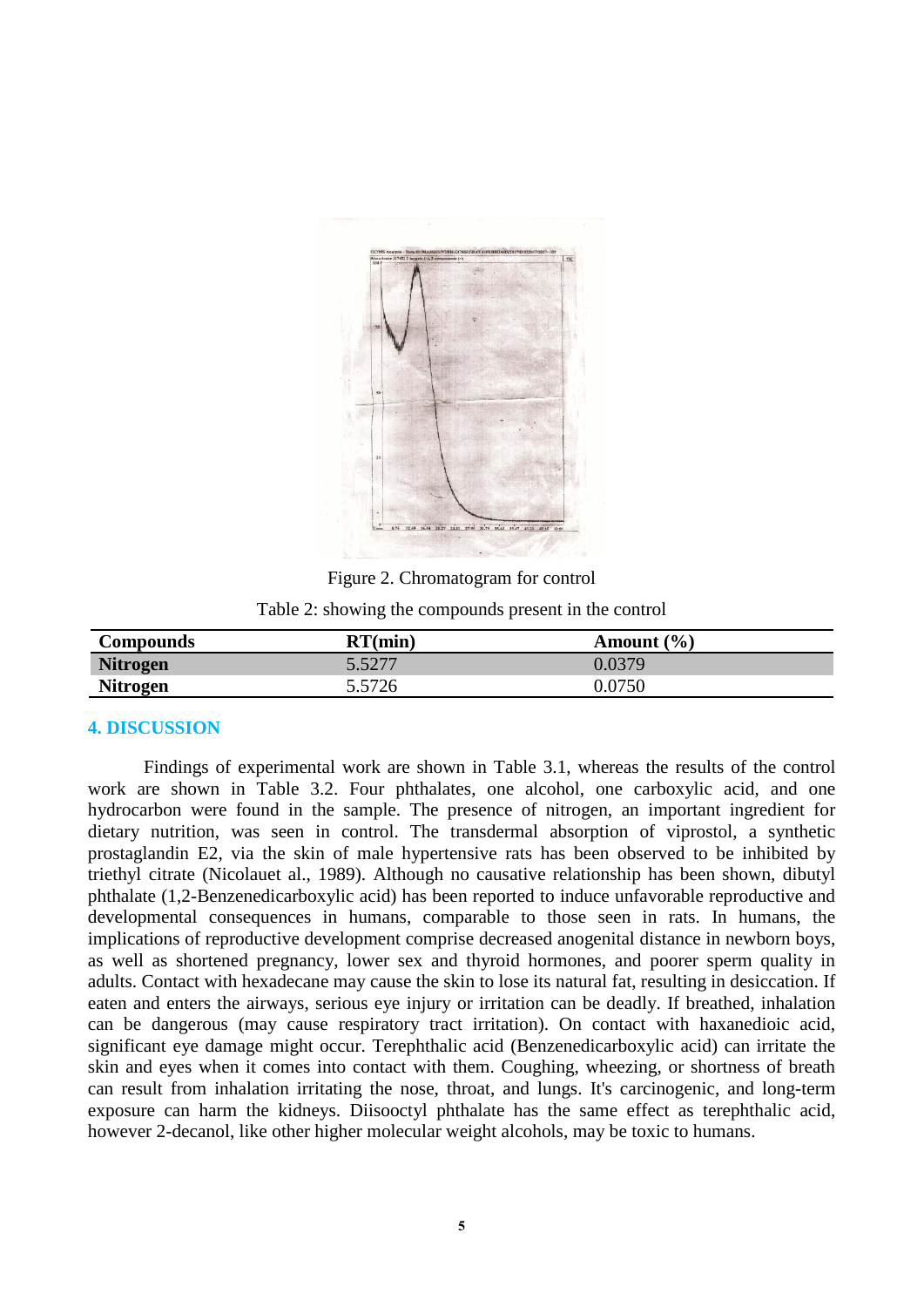## **5. CONCLUSION**

This study found that keeping sachets and bottled water (PET) with things that are prone to emit volatile components affects the polyethylene terephthalate, allowing the component to leak into clean water, rendering it unsuitable for consumption.

The PET was disintegrated by volatile components from bananas (Musa species) put in same compartment, releasing phthalates, which are capable of causing cancer and have grave health consequences

## **6. RECOMMENDATION**

Sachets and bottled water should not be stored in the refrigerator or laboratory with other things that are prone to release volatile components because PET can be damaged by the volatiles of substances stored with them, releasing dangerous chemicals into the water.

## **References**

[1] Baldwin, E.; Burns, J.K.; Kazokas, W; Brecht, J.K.; Hagenmaier, R. D., Bender, R.J.; Pesis, E., (1999). Effect of two edible coatings with different permeability characteristics on mango (*Mangiferaindica*L.) ripening during storage. *Postharv. Biol. Technol*, *17*, 215–226.

[2] Biswas AK (2005). An Assessment of Future Global Water Issues'. *Int. J. Water Res. Dev*. 21(2):229-237.

[3] Boudhrioua, N.; Giampaoli, P.; Bonazzi, C. (2003). Changes in aromatic components of banana during ripening and air-drying. *LebensmWissTechnol*, *36*, 633–642.

[4] Cohen, E.; Shalom, Y.; Rosenberger, I. (1990). Postharvest ethanol buildup and off-flavor in Murcott tangerine fruits. *J. Am. Soc. Hort. Sci*, *115*, 775–778.

[5] Dabrowska, A., Borcz, A. and Nawrocki, J., (2003). Aldehyde contamination of mineral water stored in PET bottles. Food Additives and Contaminants 20(12), 1170-1177.

[6] Ford TE (1999).Microbiological safety of drinking water: United States and global perspectives. Environ. Health Perspect; 107 (Suppl. 1): 191–206.

[7] Gardner VT (2004). Bottled Water; Frequently Asked Questions. IBWA News 12(5):3.

[8] Gyang AM, Bukar G, Chukwu G, Dhlakama O, Adeleke, Danfillo IS (2004). Compliance To Labelling Regulations For Packaged Drinking Water.

[9] Harb, J.; Bisharat, R.; Streif, J. (2008). Changes in volatile constituents of blackcurrants (*Ribesnigrum*L. cv. "Titania") following controlled atmosphere storage. *Postharvest Biol. Technol*, *47*, 271–279.

[10] Jayanty, S.; Song, J.; Rubinstein, N.M.; Chong, A.; Beaudry, R.M.(2002). Temporal relationship between ester biosynthesis and ripening events in bananas. *J. Am. Soc. Hort. Sci*, *127*, 998–1005.

[11] Lii, C.Y., Chang, S. and Y.L. Young, (1982). Investigation of the physical and chemical properties of banana starches. *J. Food Sci.*, 47: 1493-1497.

[12] Mattheis, J.P.; Fan, X.T., (2005).Argenta, L.C. Interactive responses of gala apple fruit volatile production to controlled atmosphere storage and chemical inhibition of ethylene action. *J. Agric. Food Chem*, *53*, 4510–4516.

[13] Nicolau G, Dahlin DC, Kohlbrenner M, Chan PS, Ronsberg MA, Saunders TK, Yacobi A, and Cervoni P. (1989). Skin metabolism and transdermal absorption of viprostol, a synthetic PGE2 analog, in the rat: Effect of vehicle. Skin Pharmacol; 2:22- 29.

[14] Ogundipe SS (2008). Safe Water: So near, yet so far. Vanguard Newspapers Saturday September 13, 2008. (Home Education) Section C (Col. 9 and 10):15.